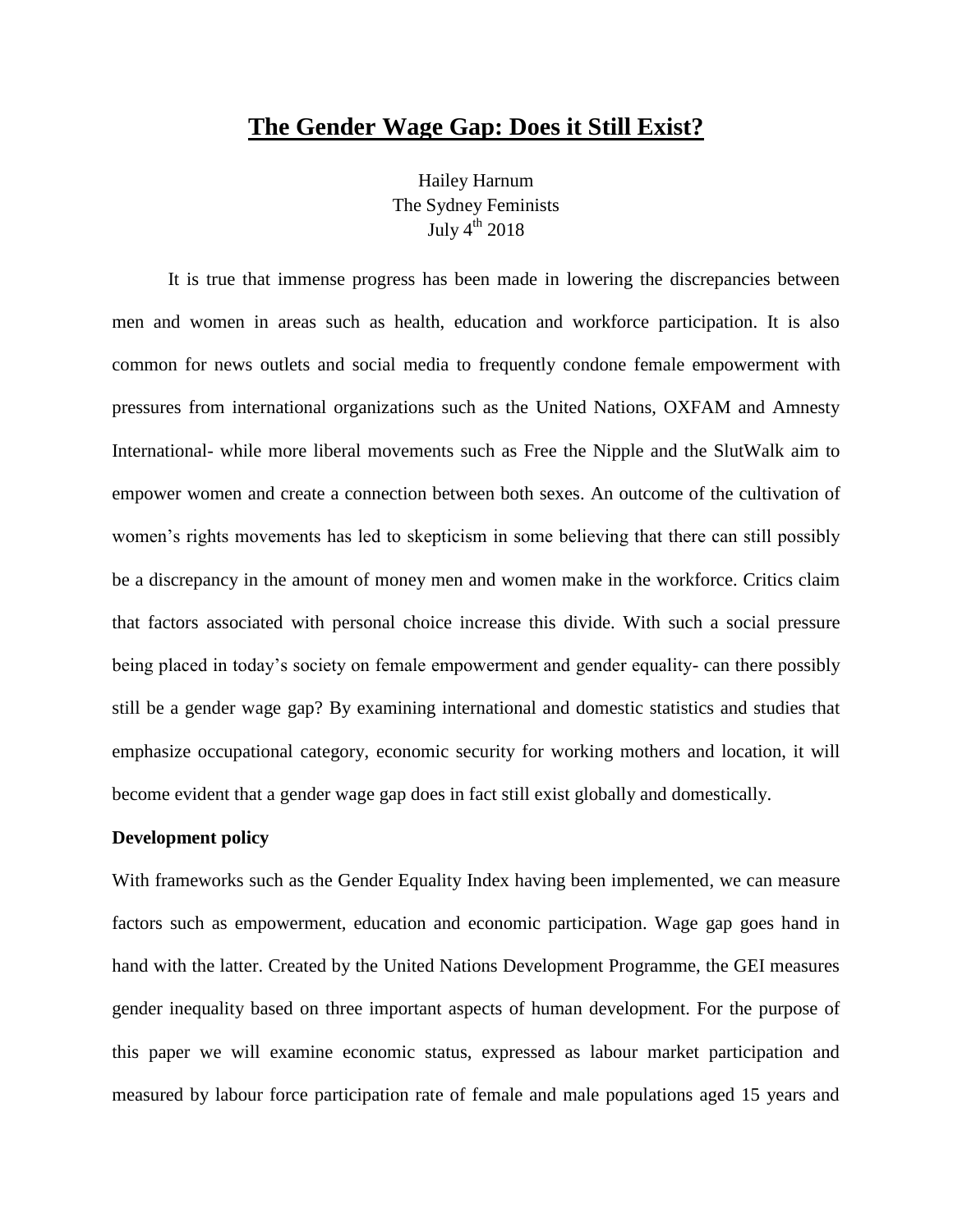older. The study claims that in Australia, 58.6% of females aged 16 and over participate in the labour force in comparison to 70.9% of men in the same age range. Australia, classified as having a very high human development, compares similarly to other countries in the same development category. For example, Sweden has a female participation rate of 60.9% and a male participation rate of 68.2%. Canada has a female participation rate of 61.0% and a male rate of 70.3%. Of the fifty-one countries ranked as having a high human development, discluding data from Andorra and Liechtenstein, no percentage of females participating in the labour force is higher or equivalent to male participation rates. This suggests that in "Very High Development" Nations there is a correlation between economic participation and wage gap.<sup>1</sup>

## **National study**

"The gender pay gap is the difference between women's and men's average weekly full-time equivalent earnings, expressed as a percentage of men's earnings. It is a measure of women's overall position in the paid workforce and does not compare like roles." In February 2018, a report published by the Australian Workplace Gender Equality Agency ranked Australia's fulltime gender pay gap at  $15.3\%$ .<sup>2</sup>

Researchers at the University of Sydney surveyed more than 2,000 women and 500 men across Australia between the ages of 16 and 40 for a Report titled "Women and the Future of Work." "Less than a third of women surveyed (31%) thought men and women were treated equally in the workplace; in contrast 50% of men thought this is the case… One in ten working women (10%) have experienced sexual harassment in the workplace.. [while] many focus group participants discussed having experienced other forms of gender-based discrimination such as

<sup>1</sup> Hdr.undp.org. (2018). *Gender Inequality Index (GII) | Human Development Reports*. [online] Available at: http://hdr.undp.org/en/content/gender-inequality-index-gii [Accessed 1 Jul. 2018].

<sup>2</sup> Wgea.gov.au. (2018). *Australia's Gender Pay Gap Statistics*. [online] Available at:

https://www.wgea.gov.au/sites/default/files/gender-pay-gap-statistics.pdf [Accessed 1 Jul. 2018].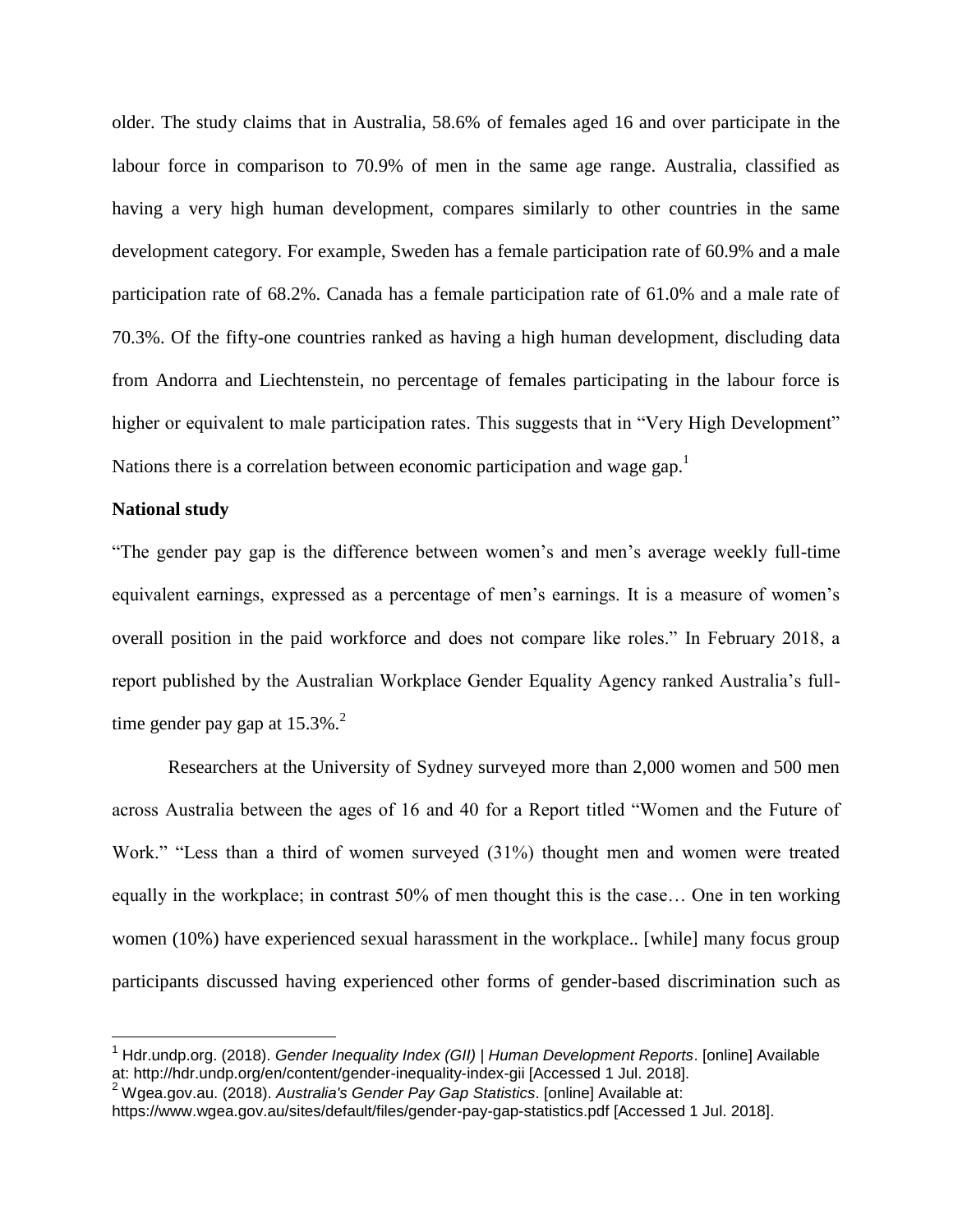being belittled or singled out for their physical appearance, and many pointed to structural barriers to progression for women."<sup>3</sup>

# **Key historical legislation**

While much legislation has been passed in an attempt to minimize the gender wage gap, the following three pieces of legislation are of much significance:

In 1979 women were granted unpaid maternity leave initially with the purpose of ensuring job security.<sup>4</sup> "Unpaid job protected parental leave has existed in Australia since 1979 after the [Australian Council of Trade Unions] succeeded in a test case, brought before the then Australian Conciliation and Arbitration Commission." This was only extended to males wishing to take parental leave in  $1990$ <sup>5</sup>

The Sex Discrimination Act of 1984 legally defined sexual harassment and discrimination in the workforce, gave guidelines in regards to the treatment of pregnant and/or breastfeeding women and set special measures intended to achieve equality among other things.<sup>6</sup> If employers were to mistreat female employees, there was now groundwork to take legal action with a focus on the fair treatment and a uniform wage between sexes.

The Workplace Gender Equality Act of 2012 established by the Workplace Gender Equality Agency, aimed at promoting gender equality in the workplace. This act replaced the

<sup>3</sup> The University of Sydney Business School. (2018). *Women and the Future of Work: Report 1 of the Australian Women's Working Futures Project*. [online] Available at:

http://sydney.edu.au/business/\_\_data/assets/pdf\_file/0005/348053/Women-and-the-Future-of-Work-Report\_Final\_050318.pdf [Accessed 1 Jul. 2018].

<sup>4</sup> Waltzing Matilda and the Sunshine Harvester Factory. (2018). *Maternity Leave Case [1979]*. [online] Available at: https://www.fwc.gov.au/waltzing-matilda-and-the-sunshine-harvester-factory/historicalmaterial/maternity-leave-case [Accessed 1 Jul. 2018].

<sup>&</sup>lt;sup>5</sup> The University of Sydney Business School. (2018). Overview of Australian paid parental leave scheme and history. [online]

http://sydney.edu.au/business/research/wwlrg/current\_debates/parental\_leave/overview\_of\_australian\_pa id\_parental\_leave\_scheme\_and\_history [Accessed 1 Jul. 2018].

<sup>6</sup> Legislation.gov.au. (2018). *Sex Discrimination Act 1984*. [online] Available at: https://www.legislation.gov.au/Details/C2014C00002 [Accessed 1 Jul. 2018].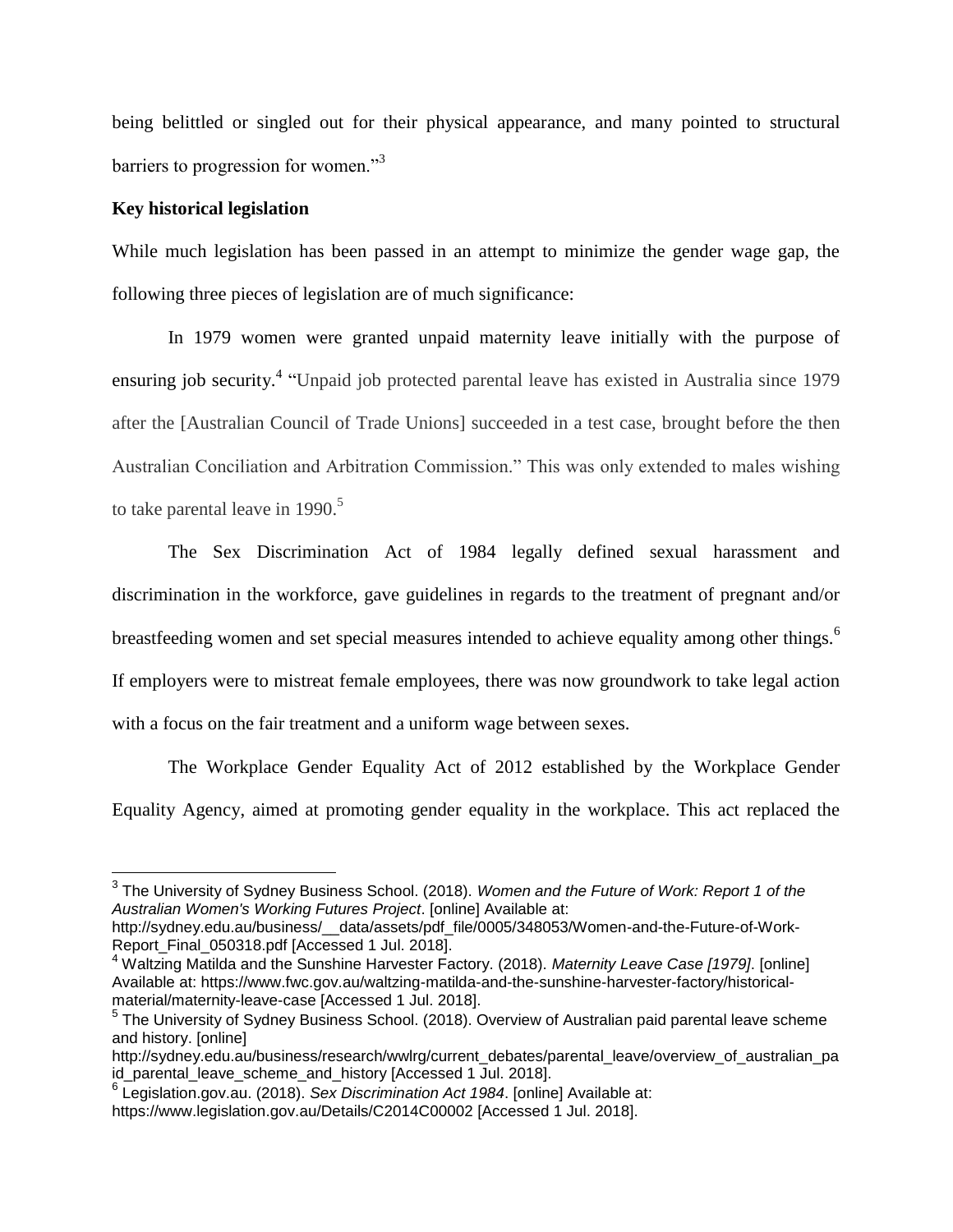Equal Opportunity for Women in the Workplace Act of 1999. Goals of the act include eliminating discrimination stemming from gender, promoting consultation between employer and employee in regards to gender and removing gender based barriers in the workforce. Companies who meet criteria are required to submit a report annually to the Workplace Gender Equality Agency.<sup>7</sup>

## **Age**

 $\overline{a}$ 

The average wage gap between men and women increases with age. Not until retirement does it tend to stabilize and decrease. Consistency occurs between the 35-44 year age group, is smallest for individuals under 20 and smaller among 21-34 year olds. Women aged 45 to 54 have the largest discrepancy with males, at around 20. The Australian Workplace Gender Equality Agency attributes this to that fact that women tend to take more time away from the workforce to care for children, inhibiting their success in achieving promotions.<sup>8</sup>

#### **Economic insecurity for working mothers**

An American study states that in 1975, less than one half of mothers were in the labour force. Today, this statistic has grown to more than two thirds. This trend is quite common in Western cultures, with an diversion away from the stereotypical family model. The earnings of mothers in the workforce cannot be necessarily viewed at as a luxury, but rather a necessity as costs of living are increasing drastically.<sup>9</sup> Unfortunately it often is a choice for most women: children or career? Companies see pregnancy, which often leads to maternity leave, as impeding development to careers and success within the workforce. One is seen as being at the expense of

<sup>7</sup> Wgea.gov.au. (2012). *Workplace Gender Equality Act 2012*. [online] Available at:

https://www.wgea.gov.au/about-legislation/workplace-gender-equality-act-2012 [Accessed 1 Jul. 2018]. <sup>8</sup> Wgea.gov.au. (2018). *Australia's Gender Pay Gap Statistics*. [online] Available at:

https://www.wgea.gov.au/sites/default/files/gender-pay-gap-statistics.pdf [Accessed 1 Jul. 2018]. <sup>9</sup> Maloney, C. (2015). *How Working Mothers Contribute to the Economic Security of American Families*. [online] Jec.senate.gov. Available at: https://www.jec.senate.gov/public/\_cache/files/8dbdedb8-b41d-484c-b702-9269fcf37c9b/jec-mothers-day.pdf [Accessed 1 Jul. 2018].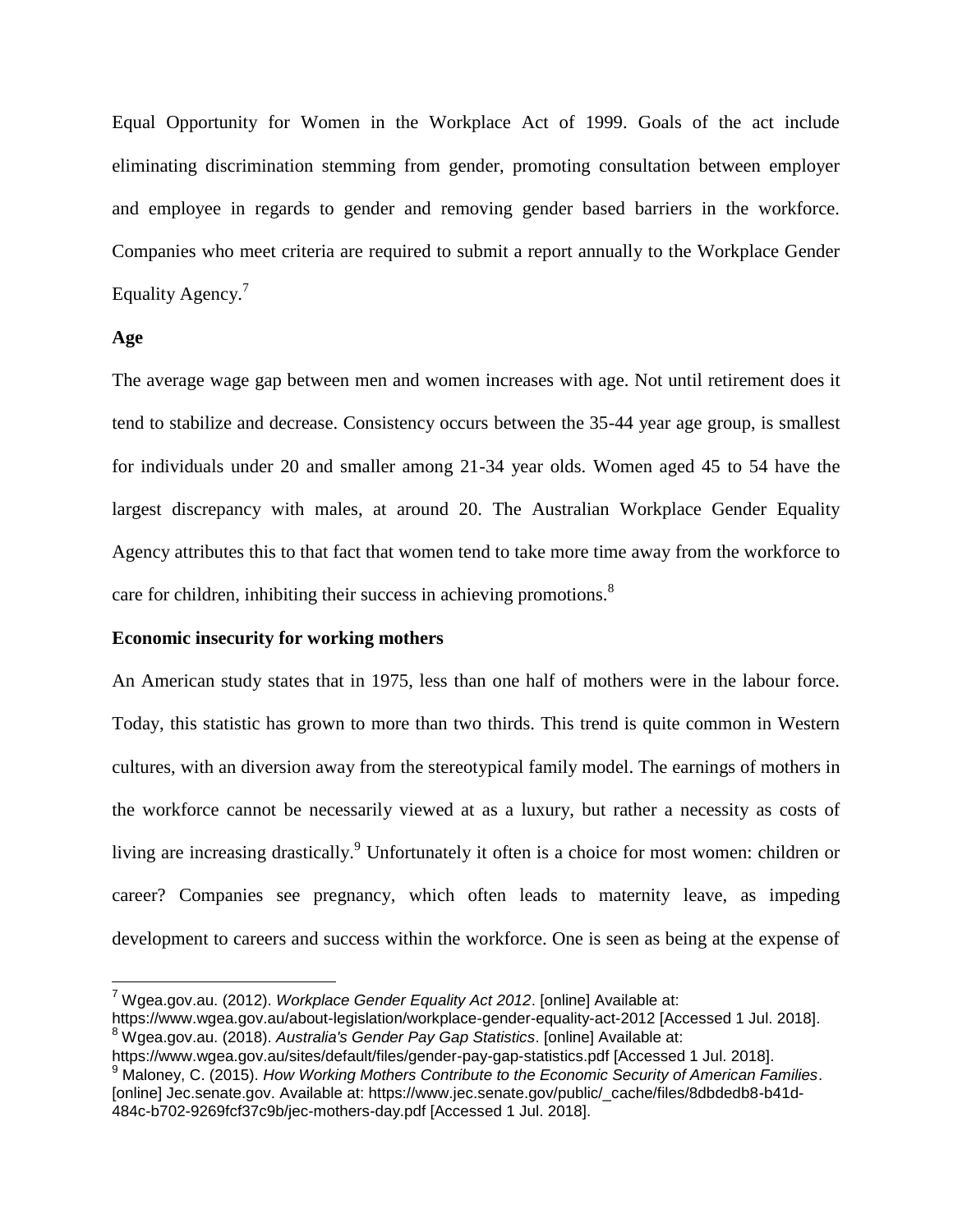the other as women's wages significantly drop after having children, while men's do not. Different explanations- both biological and environmental- tend to be widely debated upon regarding why this wage gap exists for working mothers; one is that women tend to have a larger desire to stay at home and raise families, while the other suggests that social norms make it more difficult for mothers to fully commit to responsibilities required by one's workforce.

# **Occupational choice**

Public administration and safety fields have the lowest gender pay gap at 6.8%, while the financial and insurance service sector ranks the highest at 26.1%. It is important to take into consideration that the public sector tends to have a lower wage gap in comparison to the private sector workforce. Managerial roles have the largest gap with male supervisor roles earning more than their equivalent female counterpart.<sup>10</sup> There are discrepancies at the pinnacle of most industries, which can lead to women getting discouraged if unemployed for extensive periods. Do women choose occupations which tend to be paid less or are males more likely to get promotions over their female coworkers? Maternity leave and familial factors are associated to this.

#### **Location**

Domestically, South Australia has the lowest gender pay gap by state, ranking at 10.3% in comparison to Western Australia having the highest at 22.5%. The pay gap has decreased in New South Wales and the Northern Territory between 2016 and 2017. It is important to take into consideration the fact that industries differ between each state and territory. Mining communities for example, tend to see an influx of male workers in a concentrated location.<sup>11</sup>

<sup>10</sup> Wgea.gov.au. (2018). *Australia's Gender Pay Gap Statistics*. [online] Available at:

https://www.wgea.gov.au/sites/default/files/gender-pay-gap-statistics.pdf [Accessed 1 Jul. 2018].

<sup>11</sup> Wgea.gov.au. (2018). *Australia's Gender Pay Gap Statistics*. [online] Available at: https://www.wgea.gov.au/sites/default/files/gender-pay-gap-statistics.pdf [Accessed 1 Jul. 2018].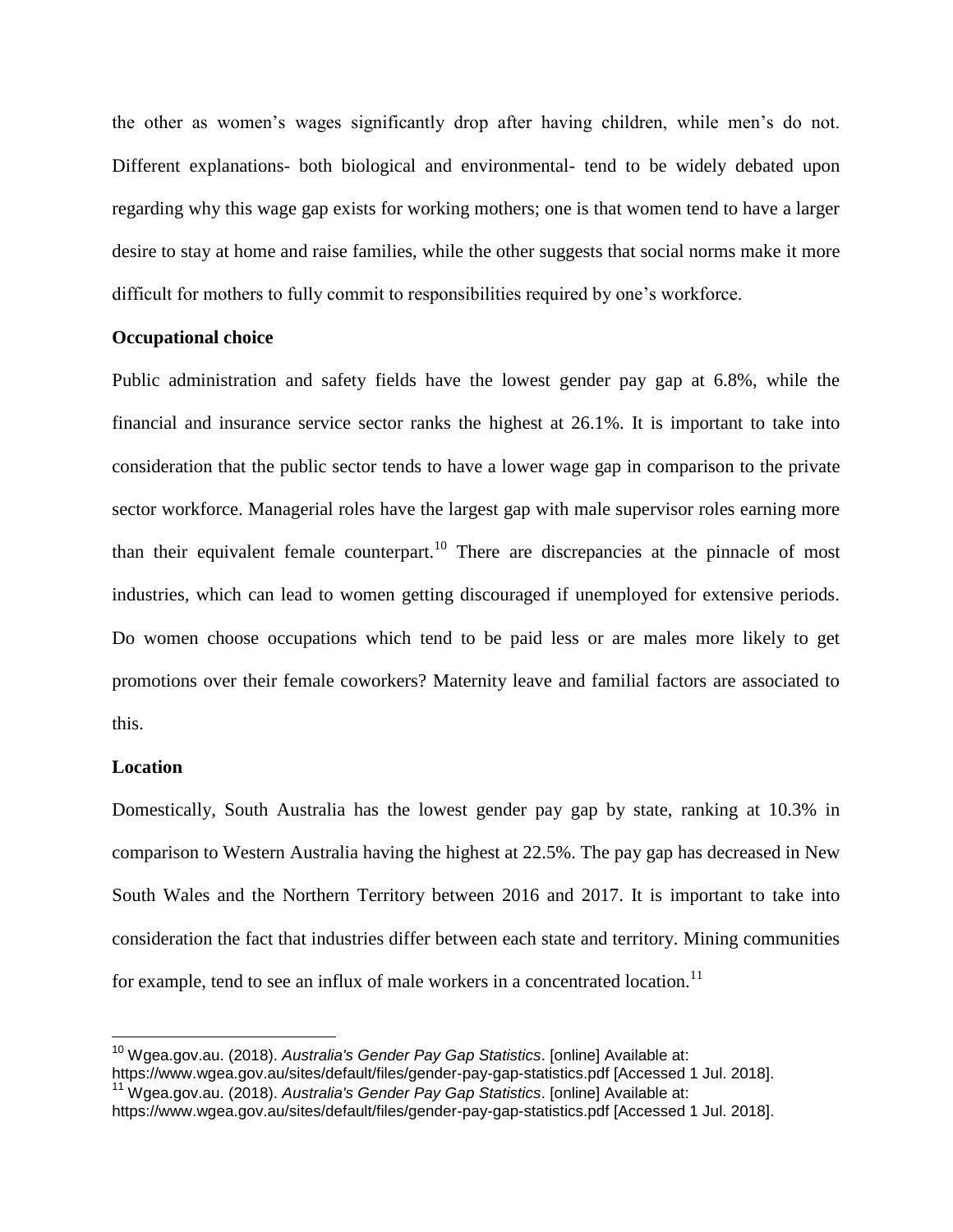## **Summary**

150 years ago in Australia, women had few protections from poverty or harm, no political or employment provisions and Indigenous women had none of these rights at all. Society has come a long way since then but there is still important work to be done.<sup>12</sup> Individuals on a micro and macro scale still suffer from an unconscious bias- or are under a 'veil of ignorance' meaning that an individual can never eliminate all of their personal prejudices and biases. Steps however, do need to be taken to minimize these. Workplace discrimination in the form of economic disparity strongly impacts the general, widespread female population. There is no hiding it- Australia's full time gender pay gap is 15.3%, meaning that on average women earn \$253.70 per week less than men. $^{13}$ 

Taking this one step further we should ask: what does this mean for minorities or specifically those who already face social and economic disparity based on factors such as ethnicity or religion? On a macro level we need to ask what more can be done in regards to policy change and government. On a micro level, what can we do as individuals to lessen this gap?

#### **Works Cited**

Hdr.undp.org. (2018). *Gender Inequality Index (GII) | Human Development Reports*.

[online] Available at: http://hdr.undp.org/en/content/gender-inequality-index-gii [Accessed 1 Jul. 2018].

Legislation.gov.au. (2018). *Sex Discrimination Act 1984*. [online] Available at: https://www.legislation.gov.au/Details/C2014C00002 [Accessed 1 Jul. 2018].

<sup>&</sup>lt;sup>12</sup> Victorian Women's Trust. (2018). *Australian Gender Equality Milestones*. [online] Available at: https://www.vwt.org.au/gender-equality-timeline-australia/ [Accessed 1 Jul. 2018].

<sup>13</sup> Wgea.gov.au. (2018). *Australia's Gender Pay Gap Statistics*. [online] Available at:

https://www.wgea.gov.au/sites/default/files/gender-pay-gap-statistics.pdf [Accessed 1 Jul. 2018].